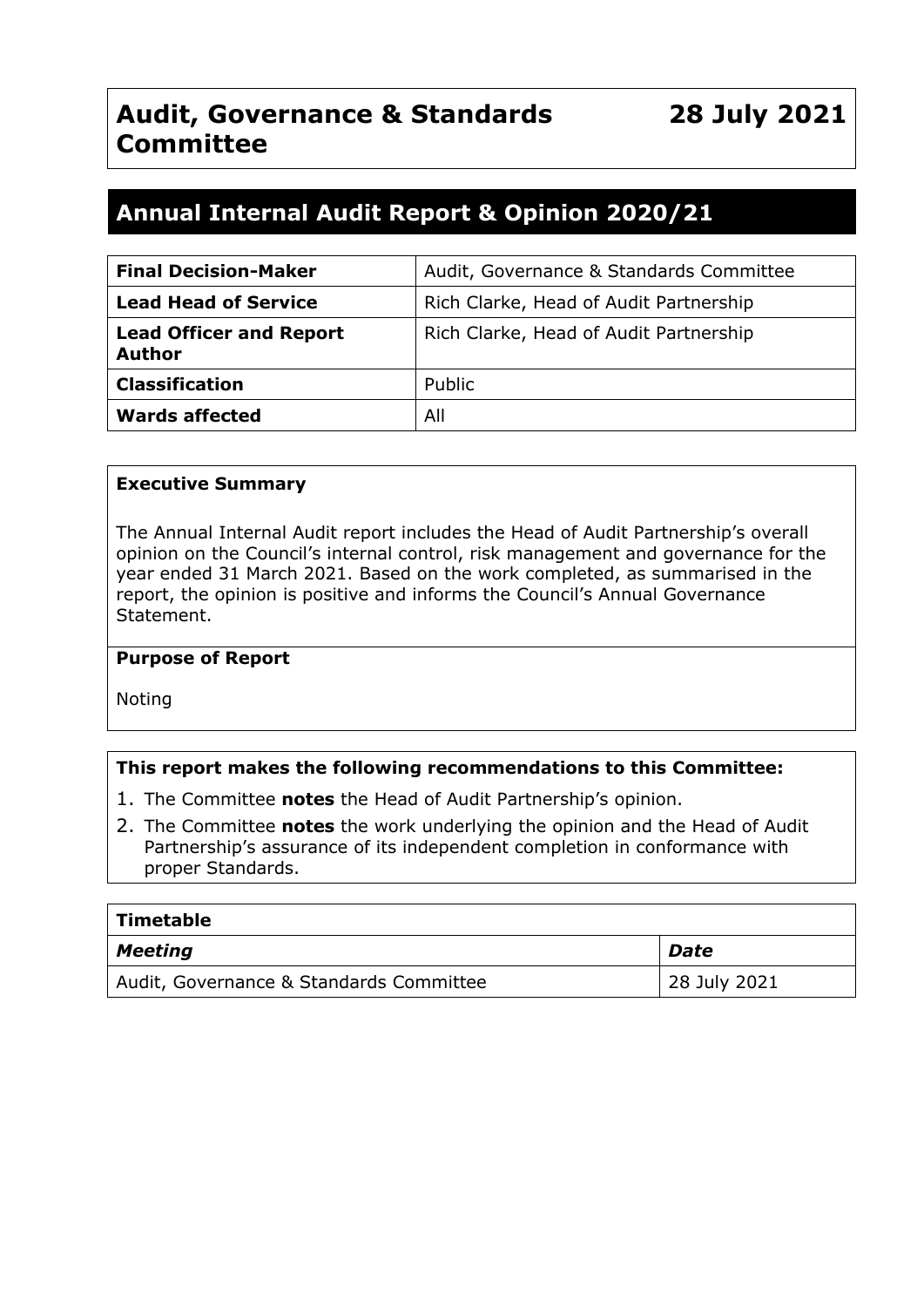# **Annual Internal Audit Report & Opinion 2020/21**

# **1. CROSS-CUTTING ISSUES AND IMPLICATIONS**

| <b>Issue</b>                                           | <b>Implications</b>                                                                                                                                                                              | Sign-off                                                            |
|--------------------------------------------------------|--------------------------------------------------------------------------------------------------------------------------------------------------------------------------------------------------|---------------------------------------------------------------------|
| Impact on<br><b>Corporate</b><br><b>Priorities</b>     | We present this report for noting. Mid Kent<br>Audit's work supports all Council activity and<br>the wider Corporate Priorities in evaluating                                                    | Rich Clarke,<br><b>Head of Audit</b><br>Partnership.                |
| <b>Cross</b><br><b>Cutting</b><br><b>Objectives</b>    | governance.                                                                                                                                                                                      | <b>July 2021</b>                                                    |
| <b>Risk</b><br><b>Management</b>                       | The audit plan draws on the Council's risk<br>management in considering areas for audit<br>review. In turn, audit findings will provide<br>feedback on identification and management of<br>risk. |                                                                     |
| <b>Financial</b>                                       | Mid Kent Audit delivered the 2020/21 audit<br>plan within the set operating budget.                                                                                                              |                                                                     |
| <b>Staffing</b>                                        | Mid Kent Audit delivered the 2020/21 audit<br>plan within agreed staffing, supplementing<br>vacancies through short-term market<br>contractor engagements.                                       |                                                                     |
| <b>Legal</b>                                           | This report fulfils the Council's responsibility<br>under the Accounts & Audit Regulations 2015<br>for maintaining an effective internal audit.                                                  | Principal<br>Solicitor,<br>Contentious<br>& Corporate<br>Governance |
| <b>Privacy and</b><br><b>Data</b><br><b>Protection</b> | We handled all information collected by the<br>service in line with the data protection policy<br>of Maidstone BC, as our host authority.                                                        | Rich Clarke,<br><b>Head of Audit</b><br>Partnership                 |
| <b>Equalities</b>                                      | No direct implications.                                                                                                                                                                          | <b>July 2021</b>                                                    |
| <b>Public</b><br><b>Health</b>                         | No direct implications.                                                                                                                                                                          |                                                                     |
| <b>Crime and</b><br><b>Disorder</b>                    | No direct implications.                                                                                                                                                                          |                                                                     |
| <b>Procurement</b>                                     | Completing the plan involved no new<br>procurement.                                                                                                                                              |                                                                     |
| <b>Biodiversity</b><br>and Climate<br><b>Change</b>    | No direct implications                                                                                                                                                                           |                                                                     |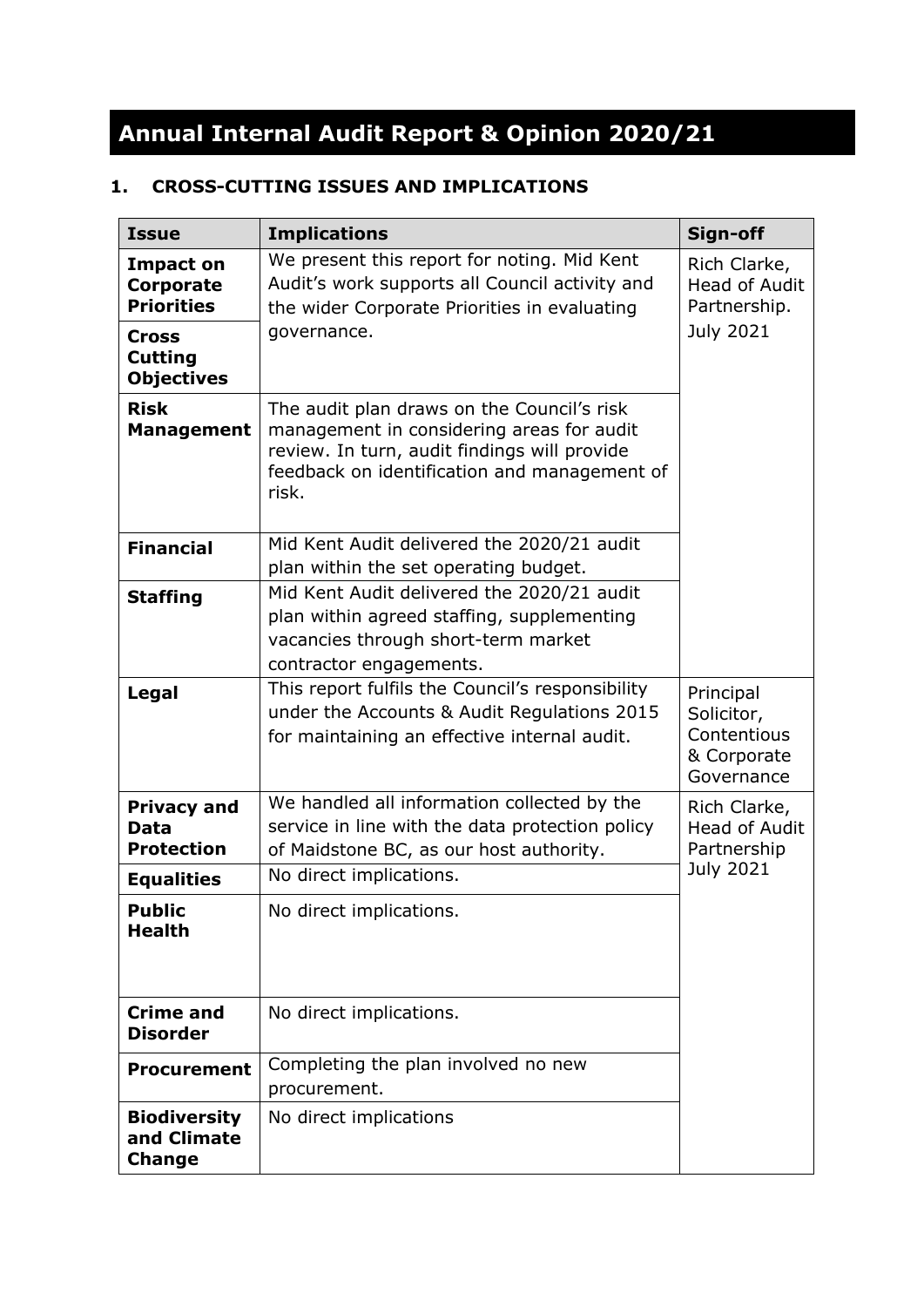# **2. INTRODUCTION AND BACKGROUND**

2.1 Internal audit is a compulsory service for authorities as set out by Regulation 5 of the Accounts and Audit Regulations 2015. The principal objective of internal audit as described by that regulation is:

*"[to] undertake [audit work] to evaluate the effectiveness of […] risk management, control and governance processes, taking into account public sector internal auditing standards and guidance."*

- 2.2 As those charged with overseeing governance the Terms of Reference for this Committee direct it to consider internal audit work, in particular the annual opinion.
- 2.3 The overall scope of the Council's audit service which remains delivered as part of a four-way partnership with Swale, Tunbridge Wells and Ashford – is set out in the Audit Charter and Annual Plan. This Committee approved the 2020/21 plan in March 2020 and an updated plan reflecting post-covid adjustments in September 2020. This Committee also received an interim progress update in January 2021.
- 2.4 This report fulfils the Head of Internal Audit annual reporting directed by the Public Sector Internal Audit Standards (the "Standards"). The report includes the Head of Audit Partnership's annual opinion on the overall adequacy and effectiveness of the Council's framework of governance, risk management and control. This opinion feeds into the Annual Governance Statement for 2020/21.
- 2.5 The Standards, in particular Standards 2450 (Overall Opinions), direct the annual report to include:
	- The annual audit opinion.
	- A summary of work completed that supports the opinion, and
	- A statement on conformance with the Standards.
- 2.6 We have completed the work set out in the plan in full conformation with the Standards. We have also worked independently, free from undue influence of either officers or Members.

#### **3. PREFERRED OPTION AND REASONS FOR RECOMMENDATIONS**

- 3.1 The Head of Audit Partnership is satisfied the Council can place assurance on the system of control in place during 2020/21. Further, he is satisfied the corporate governance framework complies in all significant respects with the best practice guidance issued by CIPFA/SOLACE. Finally, he is satisfied the Council's risk management processes are effective. We ask the Committee to note these opinions.
- 3.2 Please see Appendix 1 for the full Annual Report for 2020/21. This report includes a summary of all work conducted to support the opinion and affirms the independence and effectiveness of the internal audit service.